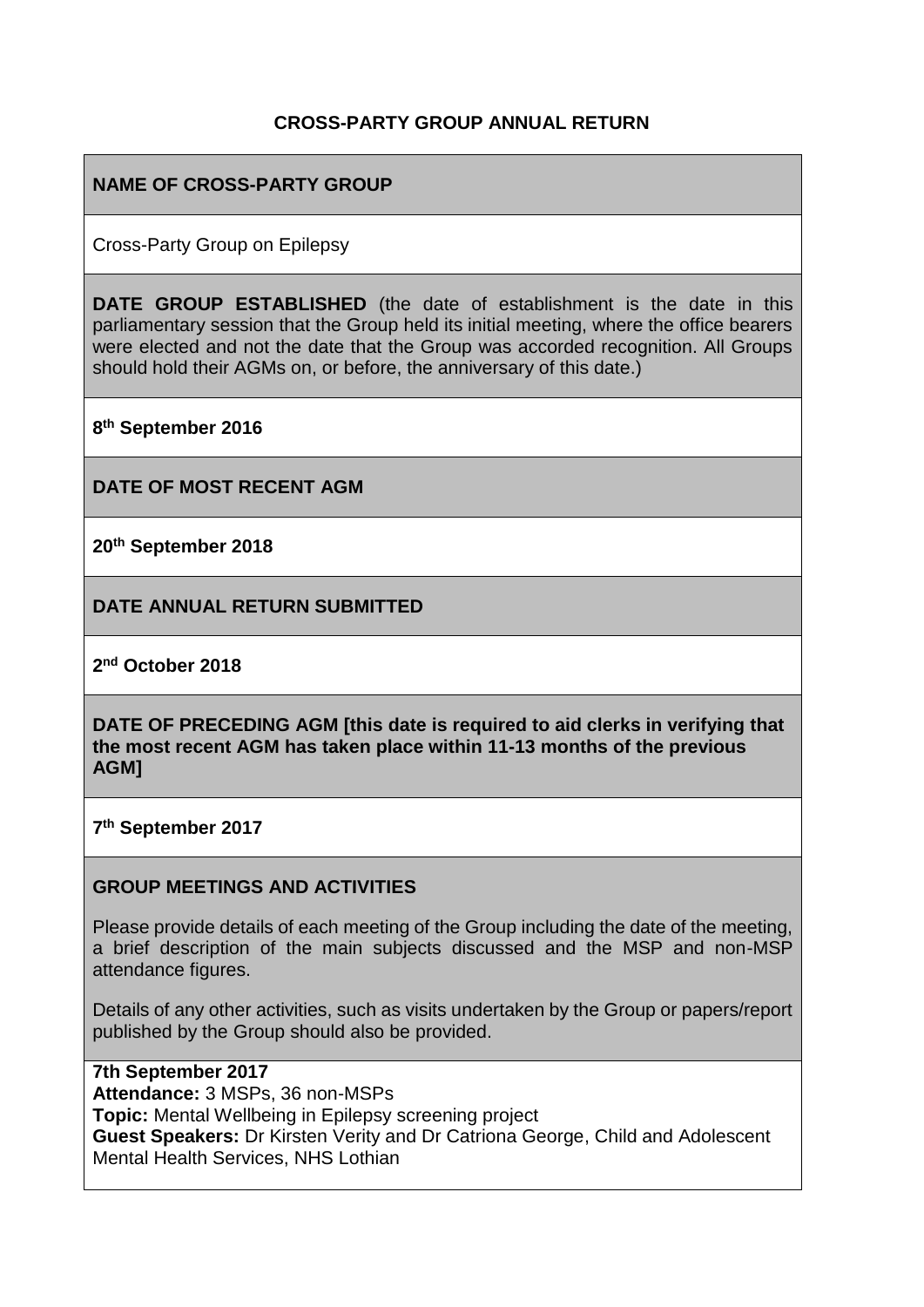**25th January 2018 Attendance:** 2 MSPs, 46 non-MSPs **Topic:** Preconceptual counselling and the care of women with epilepsy during pregnancy **Speaker:** Dr Linda Stephen, Associate Specialist, Epilepsy Unit, West Glasgow Ambulatory Care Hospital.

**26th April 2018 Attendance:** 3 MSPs, 56 non-MSPs **Topic:** Cannabinoids and the treatment of epilepsy **Speaker:** Dr Richard Chin, Director, Muir Maxwell Epilepsy Centre

### **MSP MEMBERS OF THE GROUP**

Please provide names and party designation of all MSP members of the Group.

Kenneth Gibson MSP (Convenor) - SNP

Alasdair Allan MSP (Deputy Co-Convenor) - SNP

David Torrance MSP (Deputy Co-Convenor) - SNP

George Adam MSP - SNP

Jeremy Balfour MSP – Conservative

Alex Cole-Hamilton MSP – Liberal Democrats

James Dornan MSP - SNP

Mary Fee MSP - Labour

Neil Findlay MSP - Labour

Rhoda Grant MSP - Labour

Richard Lyle MSP - SNP

Lewis Macdonald MSP - Labour

Gil Paterson MSP - SNP

Anas Sarwar MSP - Labour

### **NON-MSP MEMBERS OF THE GROUP**

For organisational members please provide only the name of the organisation, it is not necessary to provide the name(s) of individuals who may represent the organisation at meetings of the Group.

| <b>Individuals</b> | Declan Aherne<br>Jane Anderson |
|--------------------|--------------------------------|
|                    | Mary Antczak                   |
|                    | Dr Jean Barclay                |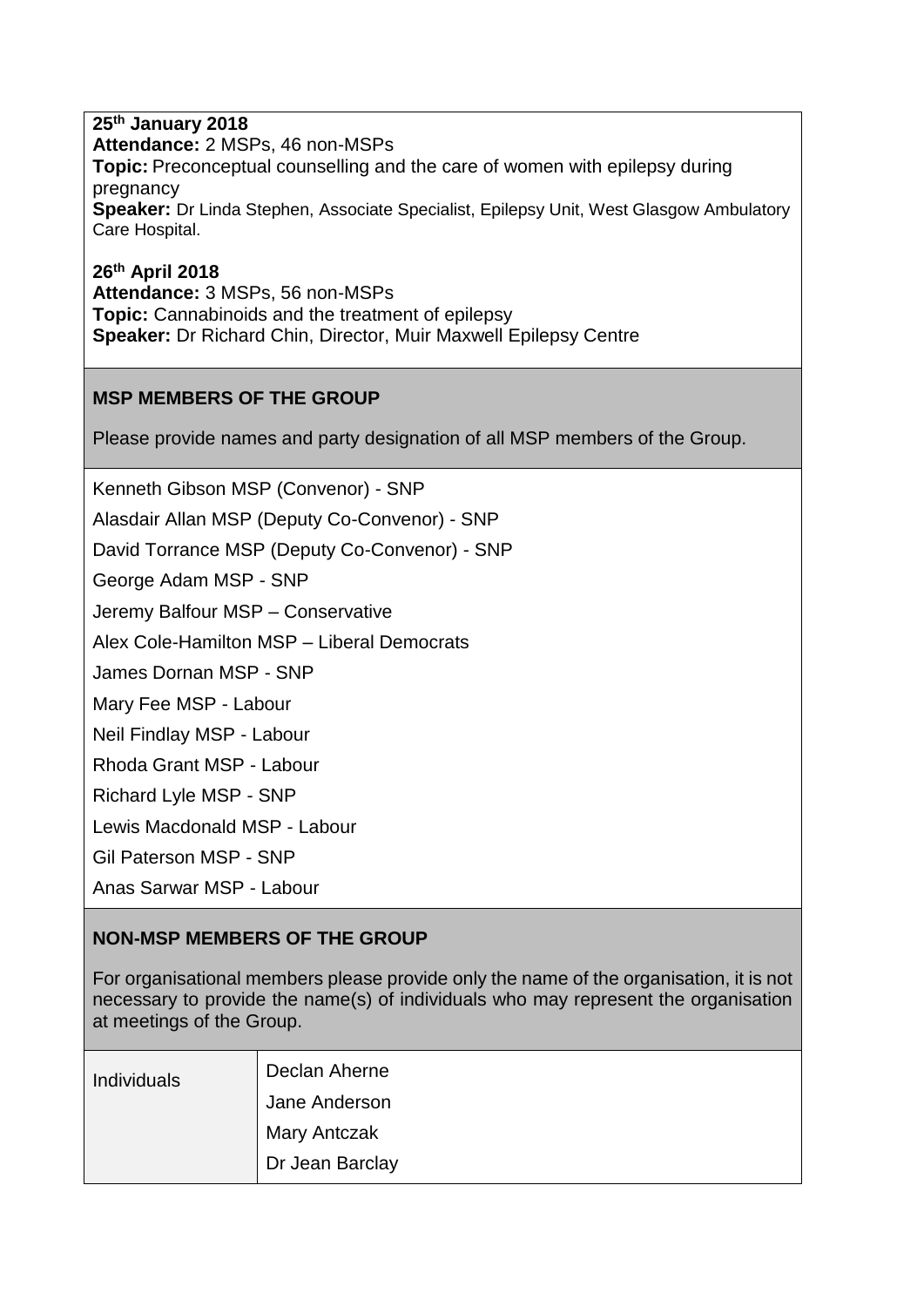|               | Karen Berry                              |
|---------------|------------------------------------------|
|               | Andrew Boyle                             |
|               | Celia Brand                              |
|               | John Bruce                               |
|               | Jo Campbell                              |
|               | Jane Cassidy                             |
|               | Dr Susan Duncan                          |
|               | <b>Ann Greenall</b>                      |
|               | Andrena Hughes                           |
|               | Sylvia Lawrie                            |
|               | <b>Yvonne Leavy</b>                      |
|               | <b>Carsten Mandt</b>                     |
|               | Lorraine MacKenzie                       |
|               | Dr Pamela Martis                         |
|               | <b>Barbara McCulloch</b>                 |
|               | <b>Michael McCulloch</b>                 |
|               | Dr Ailsa McLellan                        |
|               | <b>Hilary Mounfield</b>                  |
|               | <b>Gail Patrick</b>                      |
|               | Derek Robertson                          |
|               | Philip Robinson                          |
|               | Dr Eleonora Saturno                      |
|               | <b>Michelle Small</b>                    |
|               | Dr Linda Stephen                         |
|               | Dr Jane Stuart                           |
|               | Sharon Thinn                             |
|               | Dr Kamath Tallur                         |
|               | Margaret Wilson                          |
| Organisations | <b>Blue Sky Autism</b>                   |
|               | <b>Community Pharmacy Scotland</b>       |
|               | Division of Clinical Psychology Scotland |
|               | Eisai Itd                                |
|               | <b>Epilepsy Scotland - Secretary</b>     |
|               | <b>Epilepsy Connections</b>              |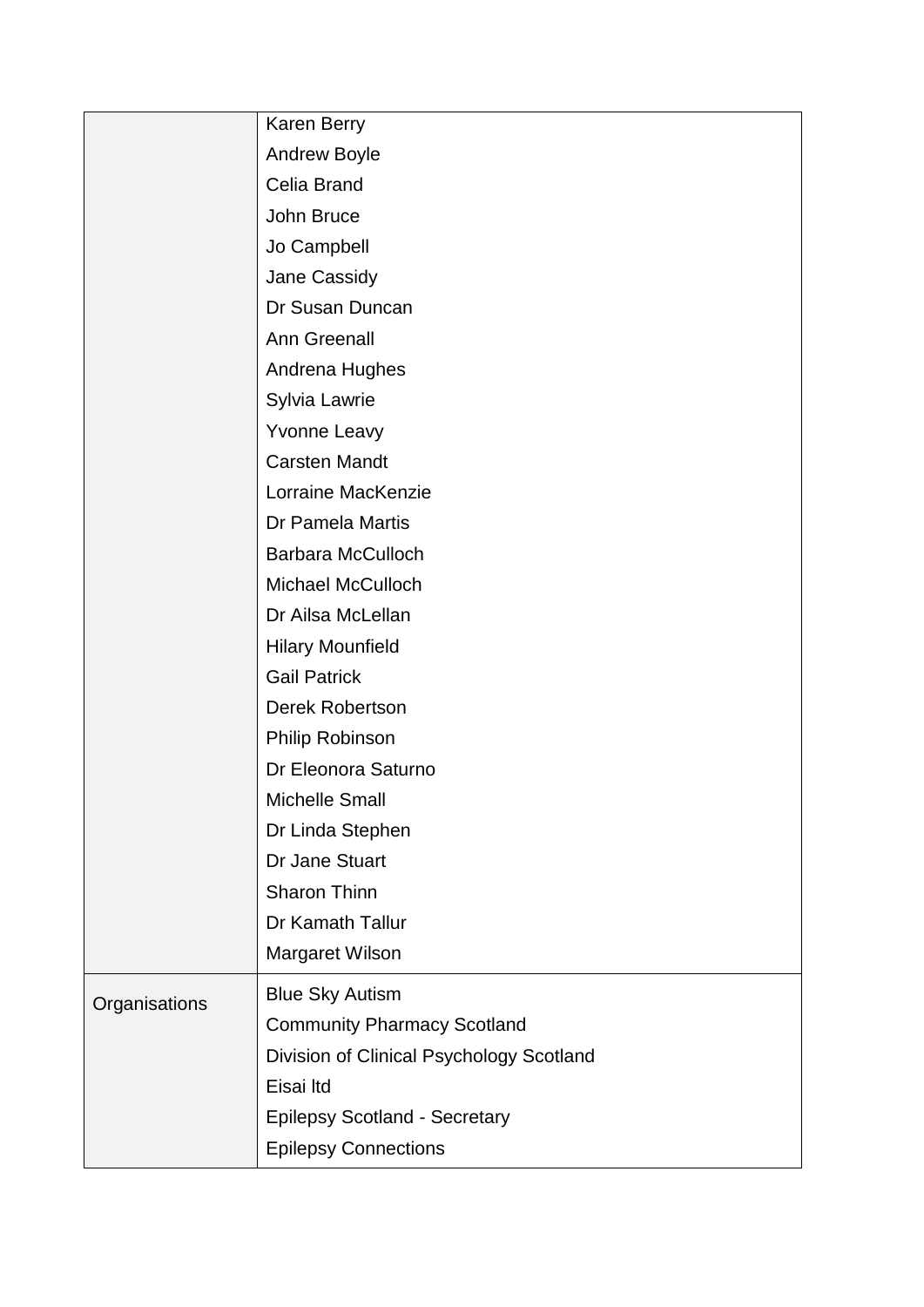| <b>Epilepsy Consortium Scotland</b>             |
|-------------------------------------------------|
| EpilepSy Nurses Association (ESNA)              |
| Headway                                         |
| Lanarkshire Epilepsy                            |
| LivaNova                                        |
| Muir Maxwell Trust/Muir Maxwell Epilepsy Centre |
| <b>Quarriers/ Scottish Epilepsy Centre</b>      |
| <b>Royal Pharmaceutical Society Scotland</b>    |
| <b>SUDEP Action Scotland</b>                    |
| <b>UCB Pharma</b>                               |
| Veriton                                         |
| West Dunbartonshire Epilepsy Support Group      |
|                                                 |
|                                                 |

# **GROUP OFFICE BEARERS**

Please provide names for all office bearers. The minimum requirement is that two of the office bearers are MSPs and one of these is Convener – beyond this it is a matter for the Group to decide upon the office bearers it wishes to have. It is permissible to have more than one individual elected to each office, for example, co-conveners or multiple deputy conveners.

| Convener                | Kenneth Gibson MSP                      |
|-------------------------|-----------------------------------------|
| <b>Deputy Conveners</b> | David Torrance MSP & Alasdair Allan MSP |
| Secretary               | Anissa Tonberg / Epilepsy Scotland      |
| Treasurer               |                                         |

## **FINANCIAL BENEFITS OR OTHER BENEFITS RECEIVED BY THE GROUP**

Please provide details of any financial or material benefit(s) received from a single source in a calendar year which has a value, either singly or cumulatively, of more than £500. This includes donations, gifts, hospitality or visits and material assistance such as secretariat support.

Details of material support should include the name of the individual providing support, the value of this support over the year, an estimate of the time spent providing this